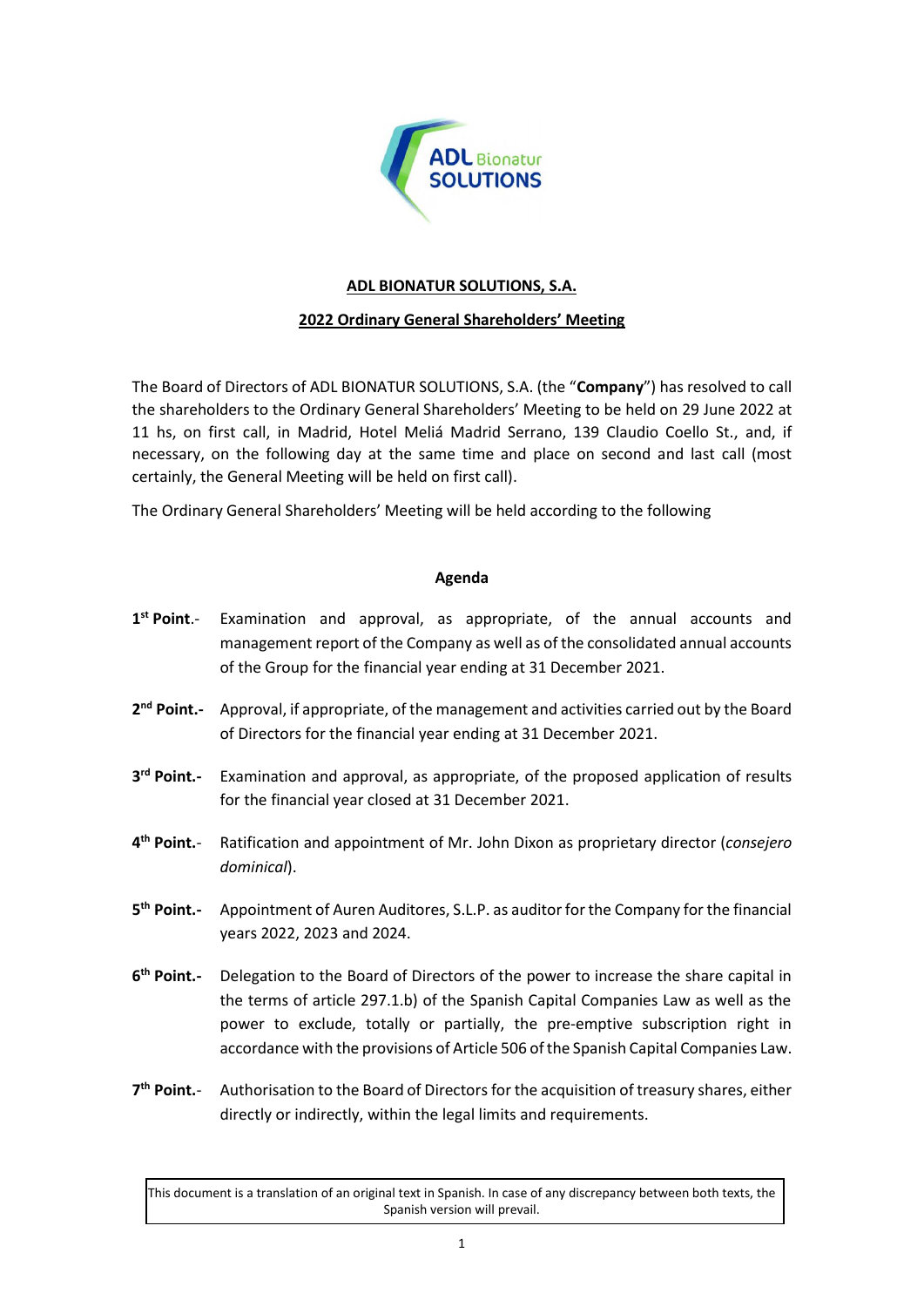- **8 th Point.**- Delegation to the Board of Directors of the power to issue fixed-income securities, preferred shares or instruments of a similar nature (including promissory notes or warrants), simple, convertible and/or redeemable into Company shares. Setting of the criteria for determining the bases and types of the conversion and/or swap and attribution to the Board of Directors of the powers to increase capital by the necessary amount.
- 9<sup>th</sup> Point.**th Point.**- Delegation to the Board of Directors of the power to issue convertible bonds into shares of the Company, excluding the pre-emptive subscription right, as well as to increase the share capital by the amount necessary to cover the conversion or exchange thereof.
- 10<sup>th</sup> Point.- Issuance of bonds convertible into shares of the Company to be subscribed by offsetting credits and increasing the share capital by the amount necessary to cover their conversion.
- 11<sup>th</sup> Point.- Amendment of the corporate name, so that the Company is renamed "Biotechnology Assets, S.A.", and consequent amendment of the By-laws and of the Regulations for the General Shareholder's Meeting:

**11.1.** Change of the Company's name and consequent amendment of article 1 (*Denominación*) of the By-laws.

**11.2.** Amendment of the preamble of the Regulations for the General Shareholder's Meeting with regard to the Company name.

**12 th Point.-** Necessary authorizations.

Shareholders have the right to request in writing, prior to the General Shareholders' Meeting or verbally during the same, all the information or clarifications that they may deem necessary regarding the matters on the agenda and, specially, the rights that article 197 of the Spanish Capital Companies Law provides to shareholders in this regard.

It is expressly stated, under article 272 of the Spanish Capital Companies Law, the right of any shareholder to examine, at the Company's registered office, and to immediately and freely obtain the documents which are submitted to the General Shareholders' Meeting for its approval, from the date of this notice of call to the General Shareholders' Meeting. These documents are also available at the Company's corporate website [https://adlbionatur.com/es/informacion-inversores/#general-assembly.](https://adlbionatur.com/es/informacion-inversores/#general-assembly)

Shareholders have also the right to be represented at the General Shareholders' Meeting by another person, whether a shareholder or not. Shareholders may obtain the necessary information for the exercise of that right by directly addressing the Company or by consulting the Company's corporate website [www.adlbionatur.com.](https://adlbionatur.com/)

In any case, shareholders attending the General Meeting will have to submit the assistance card issued for these purposes by the corresponding bank.

This document is a translation of an original text in Spanish. In case of any discrepancy between both texts, the Spanish version will prevail.